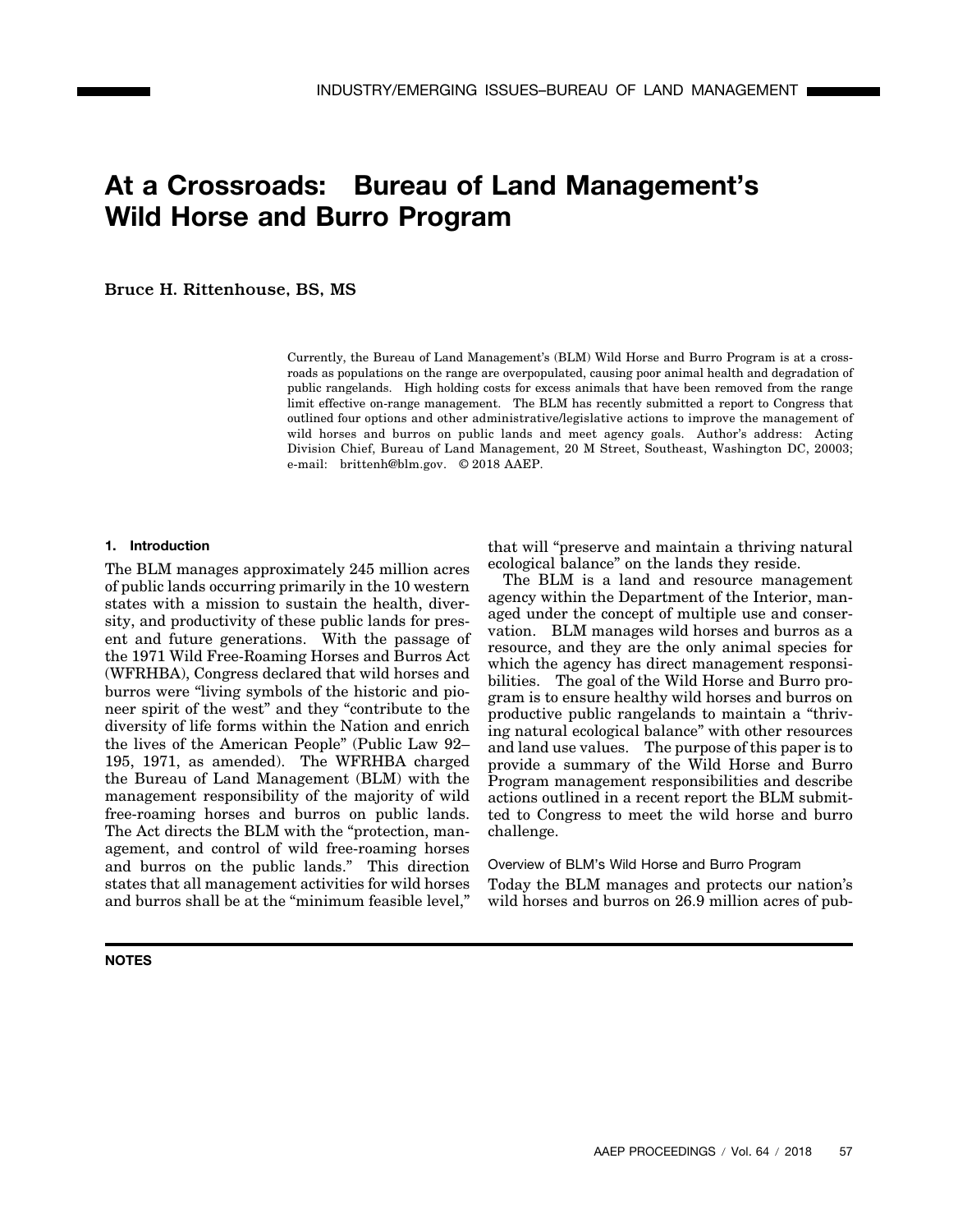

Fig. 1. Map showing locations of wild horse and burro herd management areas (HMAs). Purple HMAs are those with horses; yellow are those with burros; green are those with both horses and burros. Grayed out areas are those where horses are no longer managed.

lic lands on 177 herd management areas (HMA) in the west (Fig. 1). The goal of the Wild Horse and Burro Program is to ensure the health of wild horses and burros on healthy public rangelands. The WFRHBA, as amended, contains a variety of tools for managing herd numbers. However, current congressional appropriation riders prohibit the BLM from using all the authorities available in the WFRHBA. Specifically, Congress blocks the sale of wild horses and burros without limitation and has limited the use of euthanasia.

The BLM retains the ability to gather animals from the range but then, if not adopted, sold, or transferred, must care for them the rest of their lives. The cost of holding wild horses and burros in off-range corrals and pastures has increased substantially in recent years and remains the largest component of the program's budget. In fiscal year 2017, the BLM spent nearly 60% of its budget on the care of animals removed from the range. It costs nearly \$48,000 for the care of one unadopted horse that remains in BLM facilities over its lifetime. The cost of caring for 46,000 unadopted and unsold animals currently in holding will cost \$1.0 billion over their lifetimes.

In establishing the "Appropriate Management Level" (AML) for wild horse and burros on the public lands, the BLM uses principles of range-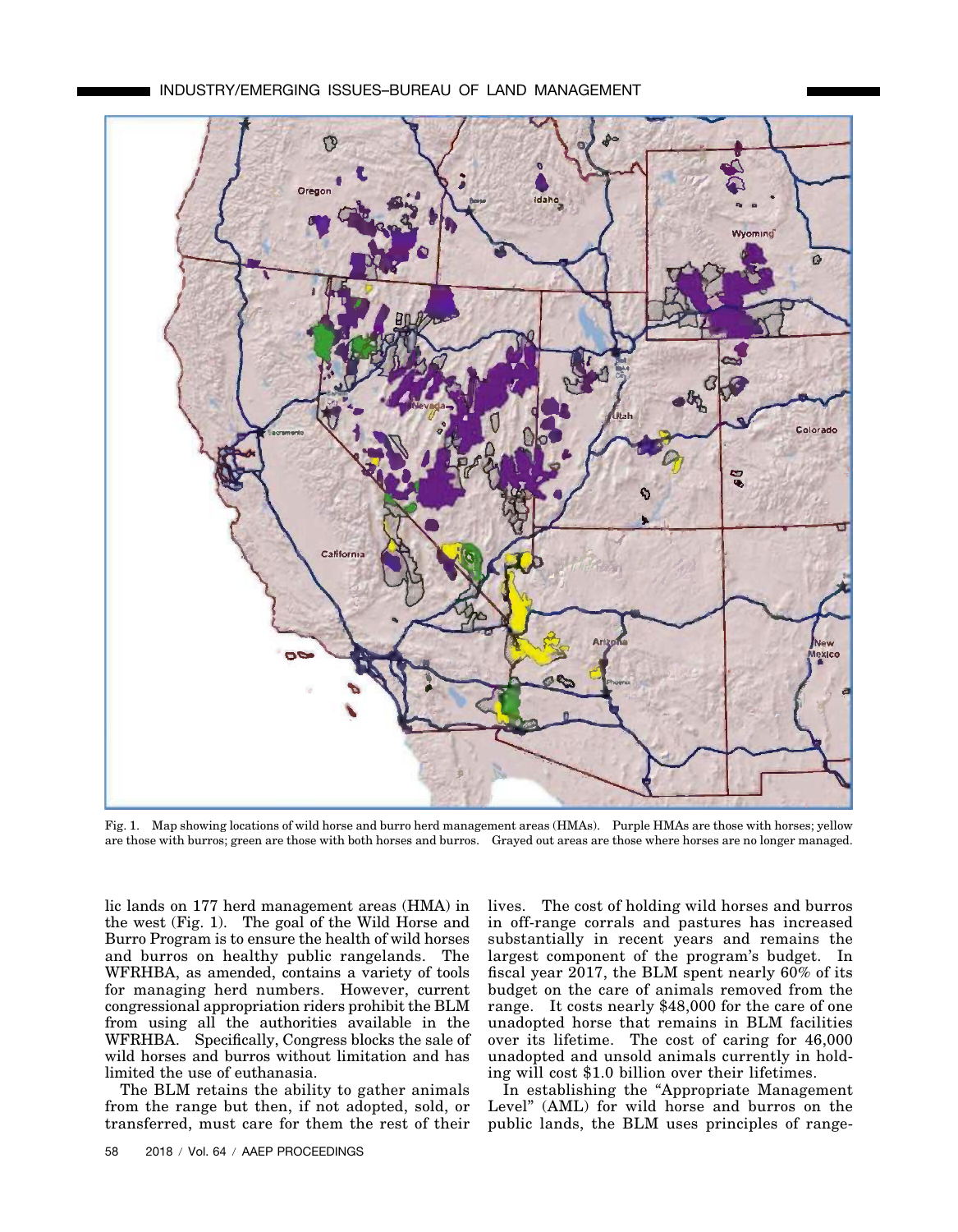

Fig. 2. Overpopulation results in animal's poor health. BLM photo.

land management to determine the population of wild horses and burros that the habitat can sustain. The BLM seeks to protect rangeland resources, such as soils, water, and vegetation resources, in balance with other uses, including ranching, hunting, recreation, and wildlife habitat. The national AML for wild horses and burros is 26,690 animals across 10 western states. The BLM currently estimates the public lands are home to nearly 83,000 wild horses and burros, more than three times the national AML.

Wild horses and burros have no natural predators that can effectively control populations, and without management, herds can have a mean annual growth rate approaching 20%, doubling every 4–5 years. As herd sizes increase, the forage and water resources from the land become depleted, resulting in loss of body condition (Fig. 2), leading to starvation, dehydration, and death. In their search for food and water, the animals often move onto other public or private lands, or along highways, resulting in safety issues for both horses and burros and humans alike.

The current overpopulation of wild horses and burros also threatens the overall health of western rangelands, degrading ecosystem functions and limiting the forage for domestic and wildlife species. Overgrazing by wild horses and burros has impacted habitat and displaced several wildlife species across the west.

If wild horse and burro populations continue to increase and expand, the impacts to other resources will grow more severe across wide portions of the western public rangelands. Left unabated, the environmental impacts may soon become irreversible and die-offs of wild horses and burros could occur. The groundwork for these unacceptable outcomes has been developing over several years, which is beginning to be observed in certain areas, such as in Nevada. As the 2013 National Science Council<sup>1</sup> report stated in its preface, "it is clear that the status quo of continually removing free-ranging horses then maintaining them in long-term holding facilities, with no foreseeable end in sight, is both economically unsustainable and discordant with public

expectations … and the consequences of simply letting horse populations … expand to a level of "selflimitation" – bringing suffering and death due to disease, dehydration, and starvation accompanied by degradation of the land – are also unacceptable." Because of this, the BLM has recently submitted a report to Congress outlining options and strategies to improve the management of wild horses and burros and meet the goals of the program.

#### 2018 Report to Congress

In April 2018, the BLM provided a report to Congress titled "Management Options for a Sustainable Wild Horse and Burro Program,"2 as directed in the Consolidated Appropriations Act of 2017 (Public Law 115– 31). This report details four options for addressing the reality of the situation and management of wild horses and burros on public lands.

### *Option I*

This option focuses on achieving national AML in 8 years (2026) while reducing off-range holding costs dramatically over the first 4 years. In addition, during the first 4 years, the BLM would achieve AML in HMAs that overlap priority habitat for multiple species. This would require making use of all legal authorities included in the WFRHBA as amended (including sale without limitation and euthanasia of healthy unadopted or unsold animals) without the appropriations restrictions Congress has placed on BLM's management options since the 1980s. This option would also include the use of contraceptives and limited sterilization (spay/neuter) techniques.

### *Option II*

This option focuses on achieving national AML in 10 years (2028) primarily using contraceptive fertility control treatments such as Porcine Zona Pellucida (PZP) and other short-term fertility control and minimal spay/neuter of mares or stallions. Current operations to dart mares with PZP would continue where this treatment is effective (i.e., horses/burros easily approached, smaller populations, and good access). Under this option, off-range costs to care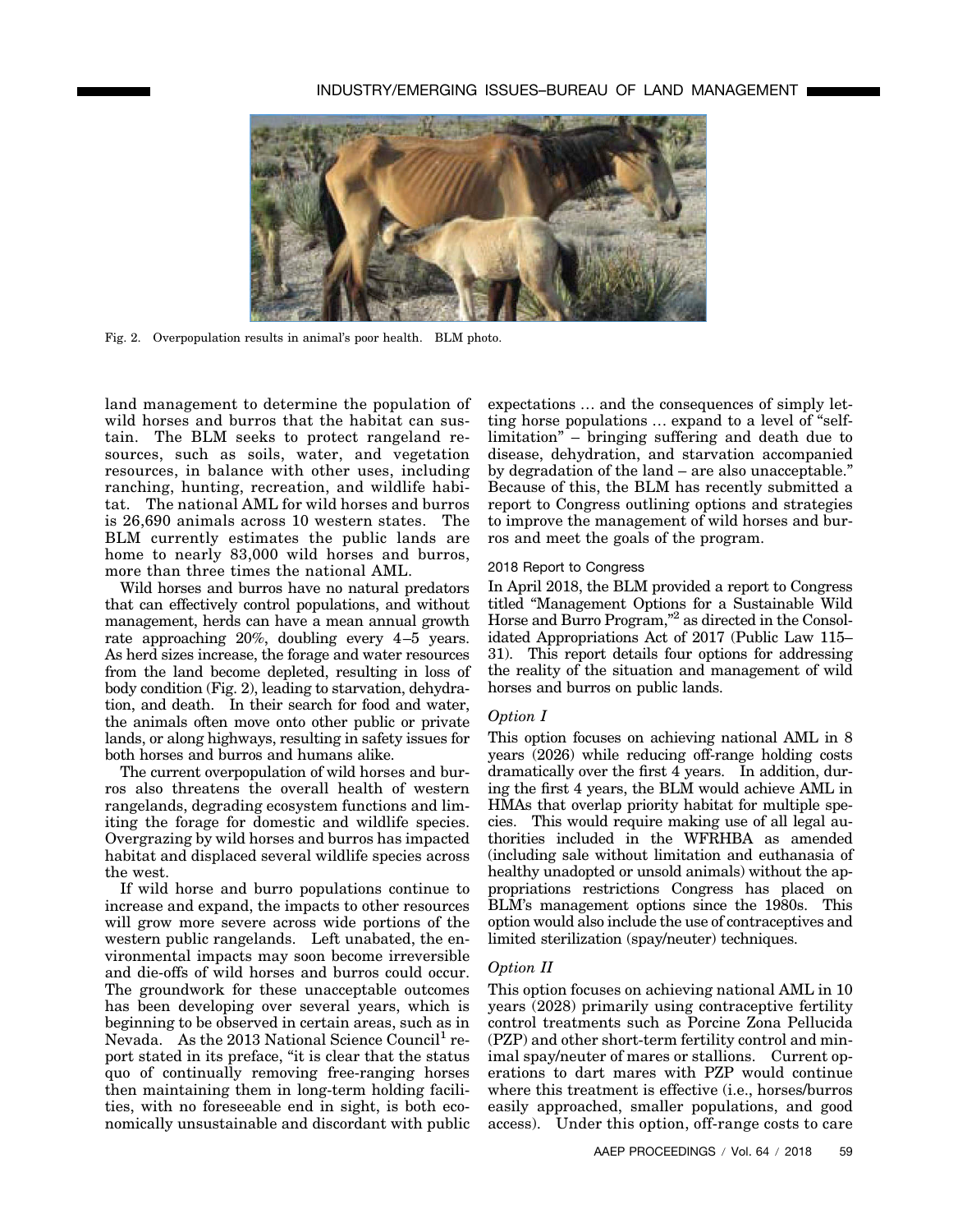for animals would significantly increase over current levels because of the increased reliance on off-range care (requiring additional off-range holding space, primarily in form of increasing offrange pastures).

# *Option III*

This option focuses on achieving national AML in 6 years (2024) by using an aggressive removal operation in conjunction with the permanent sterilization of 3,000 mares and stallions gathered annually and later returned to the range. Short-term fertility control would continue in those HMAs where it is effective. Animals that are gathered and not returned to the range would be moved to off-range pastures, thus requiring the continued need to acquire additional low-cost contracted pasture space. Off-range corrals would only be used to prepare animals before shipping to off-range pastures. In an effort to increase adoptions, the BLM under this option would provide a monetary incentive to the adopter of \$1,000 to help defray costs for care of the animal and/or training.

# *Option IV*

This option would achieve national AML by 2030 by using an aggressive effort to gather, sterilize, and return animals to the range while also developing the same adoption incentives described in Option III. The goal under this option would be to gather and sterilize up to 18,000 animals per year for the first 5 years and 8,000 in year 6. All these animals would be eventually returned to the range. Because most animals would be returned to the range as a nonreproducing population, off-range holding costs would begin to decrease through natural mortality and expanded efforts to place animals into private care through adoptions, sales, and transfers.

This report also listed other considerations for Congress and tools the BLM could use to meet the intent of the WFRHBA. These include proposing amendments to the WFRHBA such as the following:

- Sale-eligible animals are no longer afforded protection under the WFRHBA.
- Allow for nonreproducing herds, in whole or part, through the use of permanent sterilization methods in areas identified for long-term management.
- Lower the sale-eligibility age of animals from 10 years to 5 years old.
- Eliminate the provision that limits an adopter to acquire title to only four animals per year.
- Reduce the time for an adopter to receive title from 1 year to 6 months.
- Provide the authority to transfer wild horses and burros to nonprofit organizations or other countries for humanitarian purposes or to promote economic development and that such transfers causes animals to lose their status under the WFRHBA.
- Enable the BLM to redirect receipts from sales of horses and apply to on range activities (such as gathers) instead of using those funds for the adoption program.
- Provide permanent authority to transfer wild horses and burros that have been removed from the range to other federal (Fig. 3), state, and local government agencies for use as work animals.

The BLM is pursuing efforts to simplify our environmental compliance by proposing to categorically exclude specific on-range activities such as methods the BLM uses to gather and remove wild horses and burros, short-term fertility control, and permanent sterilization of animals from the National Environmental Policy Act (NEPA) compliance process. When the BLM proposes on-range activities, such as gathers, or the application of short- or long-term population growth suppressants, it requires a lengthy environmental review to comply with NEPA. The BLM has been preparing these NEPA documents for many years, all with a determination of no significant impact on the quality of the human environment (individually or cumulatively). By using categorical exclusions, the BLM will be able to streamline our NEPA compliance and thus saving staff time and funding.

## Next Steps and Moving Forward

With the Report to Congress having been submitted, the BLM Wild Horse and Burro Program is moving forward on several fronts for both the on-range and off-range programs. Again, the goals of the onrange management of wild horses and burros are to maintain healthy herds on healthy ecosystems ("thriving natural ecological balance") while the offrange goal is to place excess wild horses and burros into private care through adoptions, sales, and transfers while reducing holding costs.

# *On-Range Actions*

This fiscal year (October to September), the BLM Director approved a 2018 gather plan to gather and remove up to 10,500 animals. If successful, this will be the most animals removed in the last 5 years (Table 1). Priorities for these gathers are (1) public safety, (2) animals that have moved off their HMAs and are impacting public and private lands (Fig. 4), (3) to achieve and maintain AML, and (4) emergency gathers to respond to deteriorating body condition of wild horses and burros and lack of key horse and burro habitat conditions (lack of water and/or forage) due to severe drought. Whether this gather level is sustainable in future years will be determined by the adequacy of future funding, reductions in off-range holding costs, and an increase in the number of animals placed into private care through adoptions, sales, or transfers.

The second piece to achieving and maintaining AML on the range is the use and expansion of fer-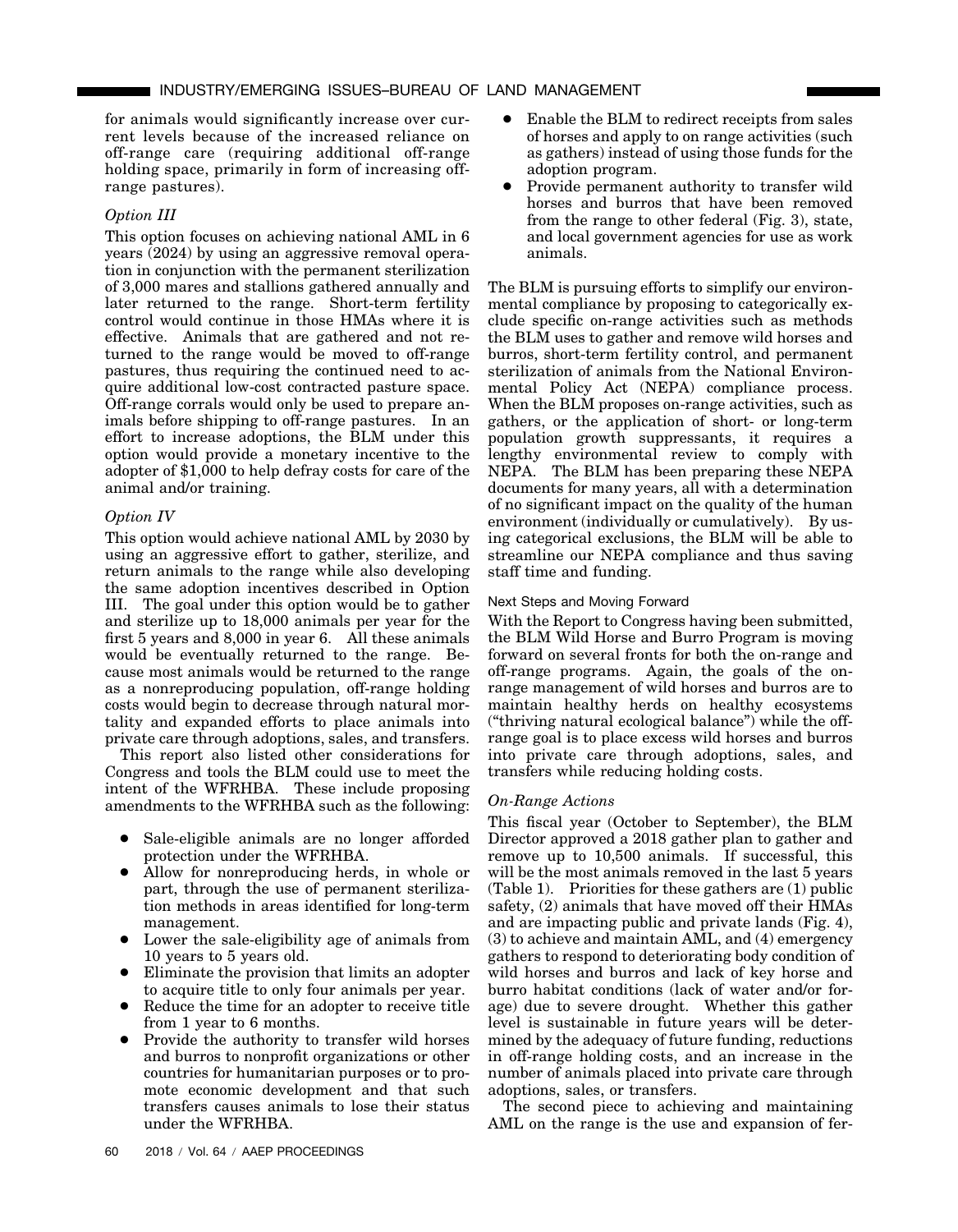

Fig. 3. BLM mustangs transferred to U.S. Border Patrol marching in the 2017 inauguration parade. Photo courtesy of Ruben Garcia, U.S. Border Patrol.

tility control (Table 2), both short- and long-term (sterilization). Short-term fertility control has been somewhat effective in those HMAs where there is adequate access, the horses or burros are approachable for darting, the HMAs are small, and the population level is close to or within AML. All of these factors combined are relatively rare in a majority of HMAs. So far no "silver bullet" to widely expand fertility control application has been found.

The permanent sterilization of wild horses and burros is very controversial with a segment of the public and vigorously opposed by wild horse advocacy groups.

**Table 1. Number of Wild Horses and Burros Removed from Public Rangelands from 2012 to 2017**

| Fiscal Year | <b>Horses</b> | Burros | Total |
|-------------|---------------|--------|-------|
| 2017        | 3,735         | 474    | 4,209 |
| 2016        | 2,899         | 421    | 3,320 |
| 2015        | 3,093         | 726    | 3,819 |
| 2014        | 1,689         | 168    | 1,857 |
| 2013        | 4,064         | 112    | 4,176 |
| 2012        | 7,242         | 1,013  | 8,255 |

From www.blm.gov/programs/wildhorse-and-burro/about-theprogram/program-data.

Permanent sterilization of wild horses and burros has only been done in a few instances and has been focused on returning geldings back to the range. At this time, only one study assessing the efficacy and survival rates of spayed/neutered animals and following the social structure of herds has occurred on the Sheldon National Wildlife Refuge.<sup>3</sup> The BLM has attempted in the past to propose the spaying of mares but has met strong resistance from wild horse groups. In these proposals, the BLM has either withdrawn the proposal to spay mares or the research university conducting the work has backed out of the project. As of July 2018, the BLM is making another attempt to conduct a spay project in Oregon. If this project successfully navigates the environmental review process and expected litigation, this project will be implemented in the fall of 2018.

#### *Off-Range Actions*

One of the actions identified in the Report to Congress was to develop an Adoption Incentive Program to provide adopters up to \$1,000 to help defray part of their expenses for care and training. Under this program, which only applies to adopting untrained wild horses and burros, the BLM is proposing to reduce the adoption fee from \$125 to \$25. At the time when the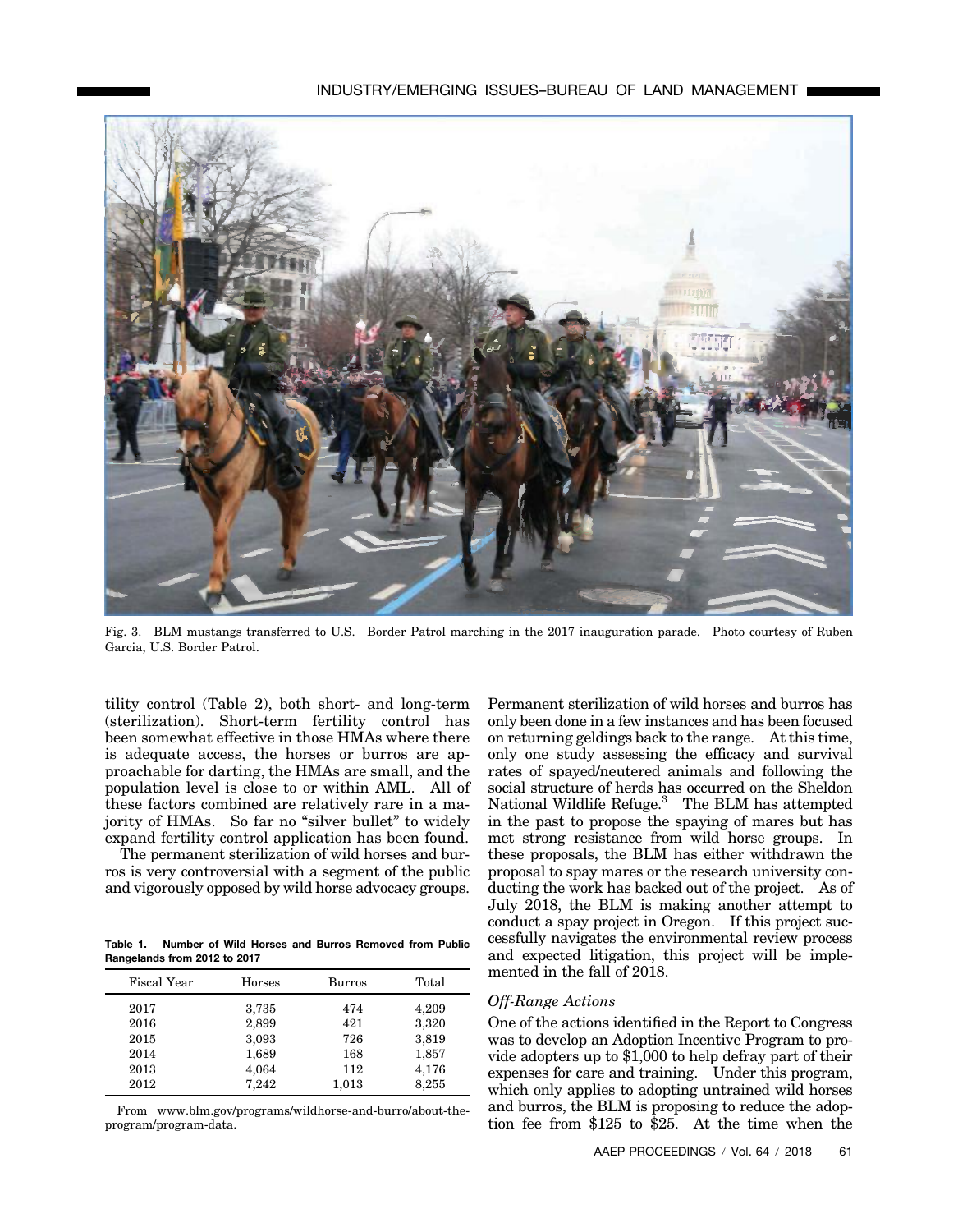

Fig. 4. Wild horses occurring on private lands in Nevada. Photo courtesy of BLM.

animal is adopted, the adopter will receive a \$500 incentive payment shortly after the animal is adopted and an additional \$500 at the time when title is transferred to the adopter. A member of the public can adopt up to four horses and/or burros per year because a person is limited to receiving four titles in one year. It is hoped that this incentive program increases adoptions to help reduce BLM's holding costs.

Other programs the BLM is pursuing is to streamline transfers of animals to other federal agencies and state and local governments as work animals. Several federal agencies, such as the National Park Service, Border Patrol, and military utilize horses as work animals. Local law enforcement are beginning to use wild horses for their activities as well.

**Table 2. Number of Population Growth Suppression Applications to Wild Horses and Burros from 2012 to 2017**

| Fiscal Year | <b>PZP</b> | <b>PZP-22</b> | Gonacon | Total |
|-------------|------------|---------------|---------|-------|
| 2017        | 422        | 355           |         | 777   |
| 2016        | 334        | 118           | 15      | 467   |
| 2015        | 286        | 183           |         | 469   |
| 2014        | 319        | 65            |         | 384   |
| 2013        | 199        | 310           |         | 509   |
| 2012        | 162        | 883           |         | 1,045 |

Besides the transfer program, the BLM is exploring the opportunity to move horses outside the United States as work animals for humanitarian purposes or to promote economic development.

The BLM is committed to finding solutions to achieve and maintain a long-term sustainable wild horse and burro program that meets the agency's mission to sustain the health, diversity, and productivity of the public lands for the use and enjoyment of present and future generations. BLM will need the help from all stakeholders to solve the overpopulation of wild horses and burros on the range while reducing off-range holding costs. This issue has been developing over several years and it will take a sustained multiyear effort to solve the problem at hand, with the assistance from all stakeholders to ensure that these "living symbols" remain part of our national landscape for generations to come.

## **Acknowledgments**

The author would like to thank BLM reviewers Dr. Paul Griffin, Dr. Al Kane, Michael Reiland, and Jason Lutterman for their thoughtful comments and edits to the document, along with the American Association of Equine Practitioner reviewers.